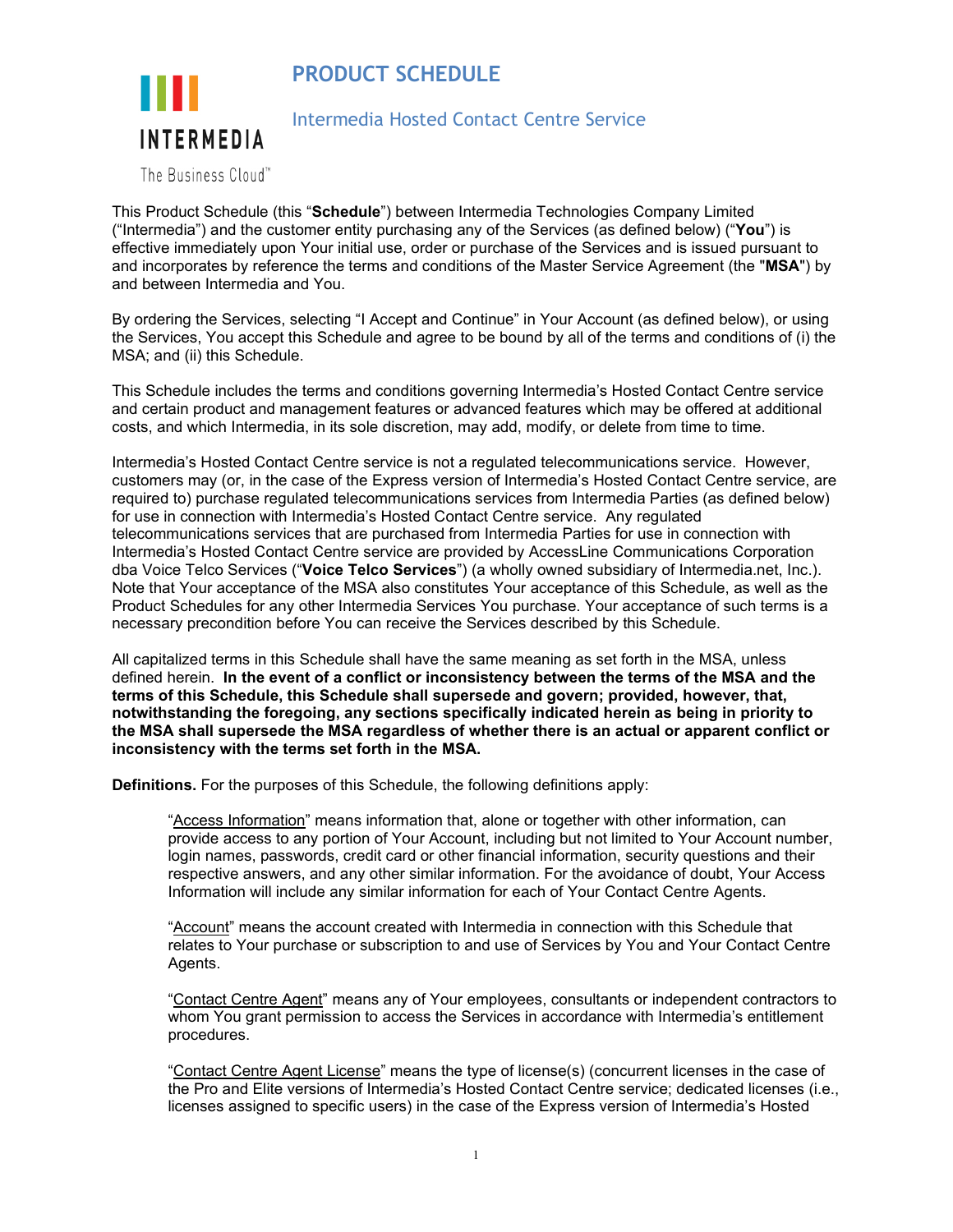Contact Centre service) purchased to authorize Contact Centre Agents to log in to the Contact Centre as a Service (CCaaS) agent software and to use the Services included with such license.

"Content" means the audio and visual information, documents, software, products and services contained or made available in the course of using the Services.

"Data" means any data, information, reports, logos, brands and brand identification, trade names, trademarks, domain names, service marks, graphics or material provided or submitted by You to Intermedia in the course of using the Services. It also includes any call recordings generated through expected use of the Services.

"Documentation" means the specifications and operating manuals of the Services and other printed materials that may be provided to You.

"Intermedia Parties" means Intermedia's officers, employees, agents and representatives; Intermedia's affiliates (including parents and subsidiaries), vendors, licensors and partners; and their respective officers, employees, agents and representatives.

"Platform" means the equipment, operating system, servers and network environment on and with which the Services are hosted by Intermedia and additions or replacements to the foregoing which may be determined by Intermedia from time to time.

"Services," as used in this Schedule, means the Intermedia Hosted Contact Centre suite of products.

"Use" means to utilize, run, store, operate or display the Services.

#### **1 Use and Restrictions.**

1.1 Use of the Services. You shall not (i) license, sub-license, sell, rent, transfer, assign, distribute or otherwise commercially exploit or make available to any third party the Services or Content in any way (other than as necessary in connection with permitted resales of the Services under Intermedia's reseller program); (ii) modify or make derivative works based upon the Services or Content; (iii) obscure, remove or alter any of the trademarks, trade names, logos, patent or copyright notices or marking to the Services, nor add any other notices or markings to the Services or any portion thereof; (iv) access the Services (a) for benchmarking or competitive purposes (including without limitation building competitive products or services), (b) in order to build a product using similar ideas, features, functions or graphics of the Services, or (c) in order to copy any ideas, features, functions or graphics of the Services; or (v) reverse engineer the Services. You may not access the Services for purposes of monitoring their performance, availability, or functionality, or for any other benchmarking or competitive purposes, without Intermedia's prior written consent. You may not access the Services if You are a direct competitor of Intermedia, without Intermedia's prior written consent pursuant to a separate written agreement.

1.2 Number Portability. [*This Section 1.2 is only applicable if You request Intermedia to port phone numbers for You (and Intermedia agrees to port such numbers for You) in connection with Your purchase of Intermedia's Hosted Contact Centre service.*] Availability and use of local and toll free number portability, for porting an existing telephone number to Intermedia, is subject to Intermedia's policies, as modified from time to time. If number portability is offered by Intermedia and You decide to transfer Your existing number, You authorize Intermedia to process Your order for the Service and to notify Your service provider of Your decision to switch Your services to Intermedia and to transfer Your telephone number, and represent that You are authorized to take these actions. You may be required to complete a letter of authorization, provide Intermedia with a copy of Your most recent bill from Your service provider, as well as provide Intermedia with any other information required by Your service provider to port Your number. Failure to provide any information requested by Intermedia or the third party service provider will delay the porting of the number to Intermedia. Intermedia shall not be responsible for (a) any delay in the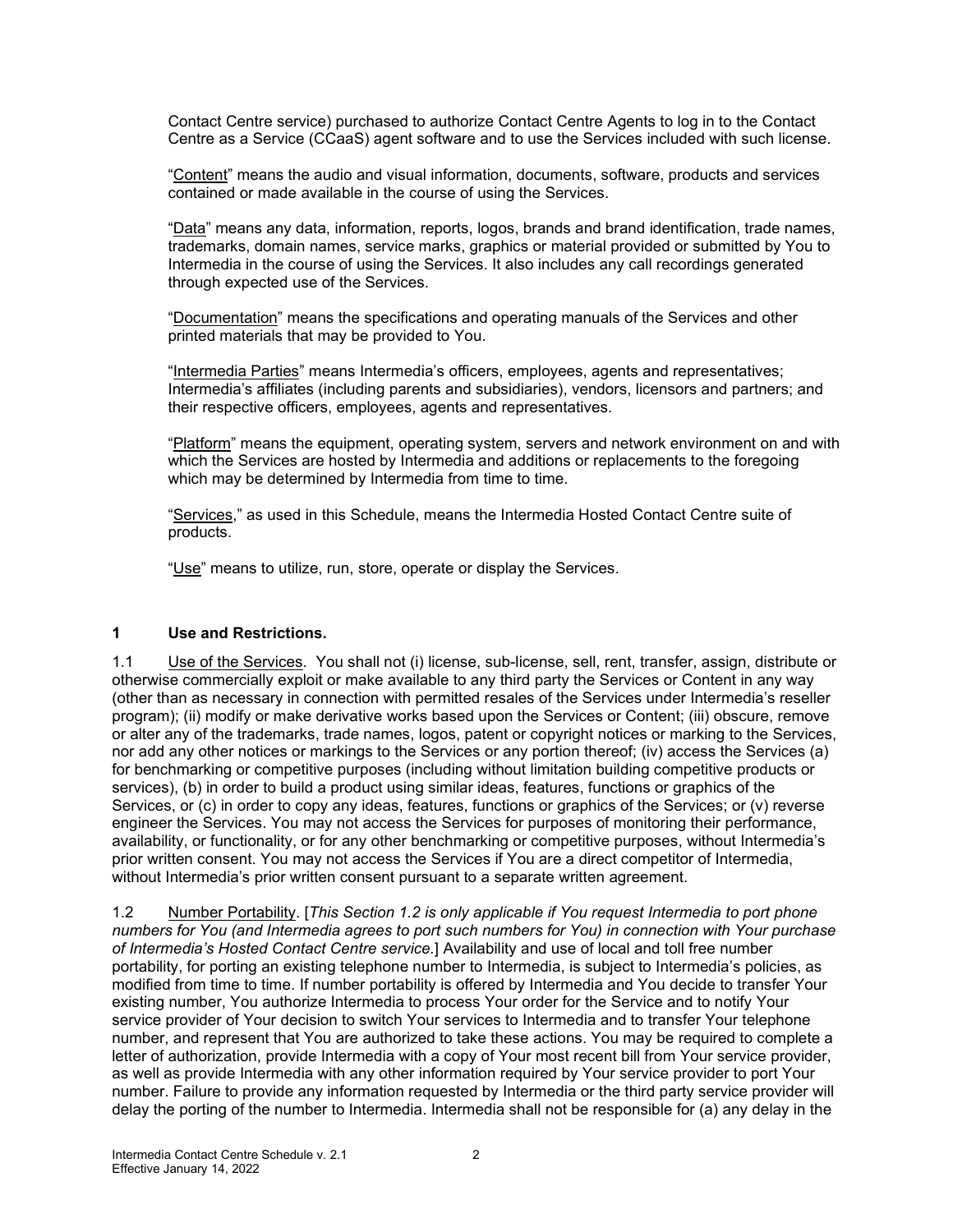porting of Your number or (b) outages with Your service provider prior to the successful completion of Your number port to Intermedia, and Intermedia will not provide credit for any such delays or outages. Expedites are not available. Intermedia has the right to refuse to import a number if, in its sole discretion, it does not have the infrastructure to support the number.

1.3 Changes to Local Number Port Orders*.* [*This Section 1.3 is only applicable if You request Intermedia to port phone numbers for You (and Intermedia agrees to port such numbers for You) in connection with Your purchase of Intermedia's Hosted Contact Centre service.*] If a Firm Order Commit (FOC) date for a local port order is canceled or changed by You or Your Agent/representative more than three (3) business days before the agreed-to date, there may be a charge of ten pounds (£10.00) per Telephone Number (TN). If an FOC date is canceled or changed by You or Your Agent/representative within the three (3) business days prior to the agreed-to date, there will be a charge of fifty pounds (£50.00) per TN. If You require a reversion to prior service on the day of the port or within twenty-four (24) hours of the port occurring on the FOC date, there will be a charge of four hundred fifty pounds (£450.00) per TN. You acknowledge that Intermedia cannot guarantee that such an immediate service reversion for local numbers is even possible. Any change/cancellation of local porting orders received after 12:00 noon Pacific will be considered as received on the next business day. All such charges are not refundable and do not qualify under any service guarantees.

1.4 Changes to Toll-Free Port Orders. [*This Section 1.4 is only applicable if You request Intermedia to port toll-free phone numbers for You (and Intermedia agrees to port such numbers for You) in connection with Your purchase of Intermedia's Hosted Contact Centre service.*] Changes to toll-free port orders are not supported once submitted. Cancels of toll-free porting orders are entirely the responsibility of You or Your Agent/representative to arrange with the current service provider.

1.5 On-Site Requirements. You are responsible for all aspects of Your working environment and of the access connectivity (Internet connectivity and local area network) they provide with respect to any quality of service issues to which they may contribute. Should You encounter material quality of service issues with Your Service which are not related to Your working environment or to the access connectivity provided by You, but rather are attributable to the network or software provided by Intermedia, then Intermedia will use commercially reasonable efforts to remedy those issues within thirty (30) days of their being reported to Intermedia by You. Should Intermedia fail to achieve a remedy within thirty (30) days, then You will be free to discontinue Service without liability for early termination fees. Should reported quality of service issues be determined to be a result of Your provided access connectivity or of Your working environment, then Intermedia will use commercially reasonable efforts to provide appropriate information to support that diagnosis and may provide recommendations as to its repair; however, You will remain responsible for its repair and will be held to the contracted commitments as executed.

1.6 Interruptions. Access to Intermedia's Platform and the Services may be subject to limitations, delays and other problems inherent in the use of the Internet and electronic communications. Intermedia will not be liable if the Services are unavailable to You due to circumstances beyond the control of Intermedia, including without limitation equipment malfunctions or human errors (the "**Interruptions**"). Without limiting the foregoing, Intermedia shall not be liable for any Interruption caused by (a) the failure of any service or facilities provided by You or any party other than Intermedia (including without limitation any telecommunications carrier or Internet service provider); (b) the negligence or willful act or omission of You or Your employees, agents or others for whom You are legally responsible by law; or (c) any improper use of the Services by You or any of Your Contact Centre Agents.

1.7 Security of Access Information. You are responsible for maintaining the confidentiality of any Access Information used to access the Services and/or Platform. You shall notify Intermedia immediately of any unauthorized use of any Access Information or Intermedia account or any other known or suspected breach of security.

1.8 Rights to Use Data. You represent that You have, and will at all times during Your use of the Services continue to have, the right to provide Your Data to Intermedia, including, but not limited to,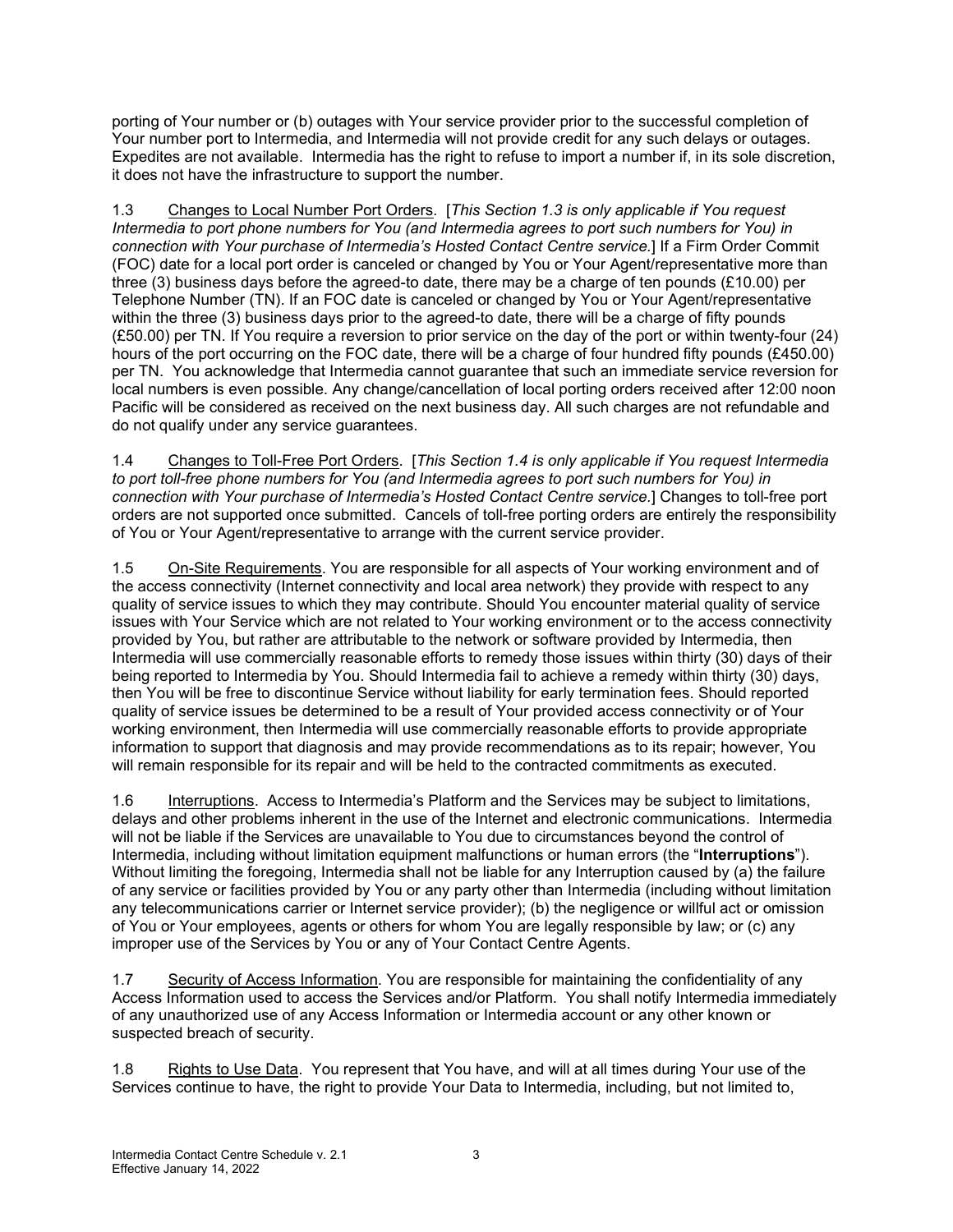obtaining applicable consents from identifiable individuals, in connection with using the Services pursuant to this Schedule.

1.9 Breach of this Schedule. A breach of Your obligations or commitments under this Schedule constitutes a material breach of the MSA.

# **2 Fees, Billing, Taxes and Charges**

2.1 Fees. The fees initially charged upon ordering the Service will be effective for the Initial Term and each Renewal Term of this Schedule, provided that, unless otherwise provided in a written agreement between You and Intermedia, Intermedia will have the right to increase these fees at any time upon notice to You. If You do not agree with such fee increase, You will have the right to terminate this Schedule and the applicable Service immediately upon notice, provided that such notice of termination must be received within thirty (30) calendar days of date of notice of the fee increase. All payments shall be in US dollars (or, if requested by You and agreed to by Intermedia, in Canadian dollars). You will pay all non-recurring and recurring fees, regulatory cost recovery fees, surcharges, assessments and taxes billed to Your Account. Fees are non-refundable. Intermedia may charge a reactivation fee to renew Service for Accounts that have been suspended for non-payment or terminated by You.

2.2 Advance Payment and Deposits. Activation and monthly recurring charges are billed in advance. Usage and long distance charges are billed in arrears. Recurring charges commence accruing at the time the Services are provisioned by Intermedia. Payment of all charges is due thirty (30) days from the date of the invoice (the "**Due Date**") unless You have selected to automatically pay by credit card in which case charges will be automatically applied to the credit card associated with Your Account(s). If You fail to pay for all charges by either: (a) more than thirty (30) days past the Due Date on one (1) occasion, or (b) more than fifteen (15) days past the Due Date on two (2) occasions within any twelve (12) month period, then You will be, upon receipt of written request from Intermedia, required to pay a billing deposit ("**Billing Deposit**"), of an amount equal to twice Your average monthly bill for Services for the preceding three (3) month period. If You fail to pay the Billing Deposit within ten (10) days of receipt of the request to do so, then Intermedia may, in its sole discretion and in addition to any other remedies available to Intermedia, suspend or terminate all Services provided to You and maintain the Services in a suspended status until such time that You have paid all amounts then due, including the Billing Deposit. Billing cycle end dates may change from time to time. When a billing cycle covers less than or more than a full month, Intermedia may make reasonable pro-rations to recurring charges.

#### 2.3 Fair Use*.*

a. Intermedia may offer calling plans that are described as including unlimited minutes of use. Intermedia may also offer messaging plans that are described as including unlimited messages. Intermedia reserves the right to review usage of any "unlimited" plans to ensure Fair Use and reserves the right to, at any time, take the actions noted in Section 3.3(e) below without notice to You. "Fair Use" means that (i) with respect to calling plans, the combined number of outbound minutes plus local inbound minutes or (ii) with respect to messaging plans, the combined number of outbound messages plus inbound messages, in either case does not substantially exceed, in Intermedia's reasonable judgment, the average use of all other Intermedia customers as measured on a per Contact Centre agent basis. Usage and associated charges for excess usage will be determined based solely upon Intermedia's collected usage information. Fair Use also prohibits any activities that result in excessive usage including, but not limited to, auto-dialing, predictive outbound dialing, continuous or extensive call forwarding, telemarketing, fax broadcasting, fax blasting, or transmitting broadcast messages, or any activity that disrupts the activities of Intermedia and/or other Intermedia customers; provided that, for purposes of clarification, this sentence does not prohibit the use of Intermedia's appointment reminder service.

b. Fair Use assumes that, for any service packages or bundles that include outbound calling to Alaska and/or Hawaii, outbound long distance traffic to those destinations cannot, in aggregate, exceed one percent (1%) of the total Outbound Long Distance traffic in any calendar month; otherwise, all outbound long distance traffic to Alaska and Hawaii in such month may be subject to a price premium of up to \$2.50 per minute, at Intermedia' sole discretion.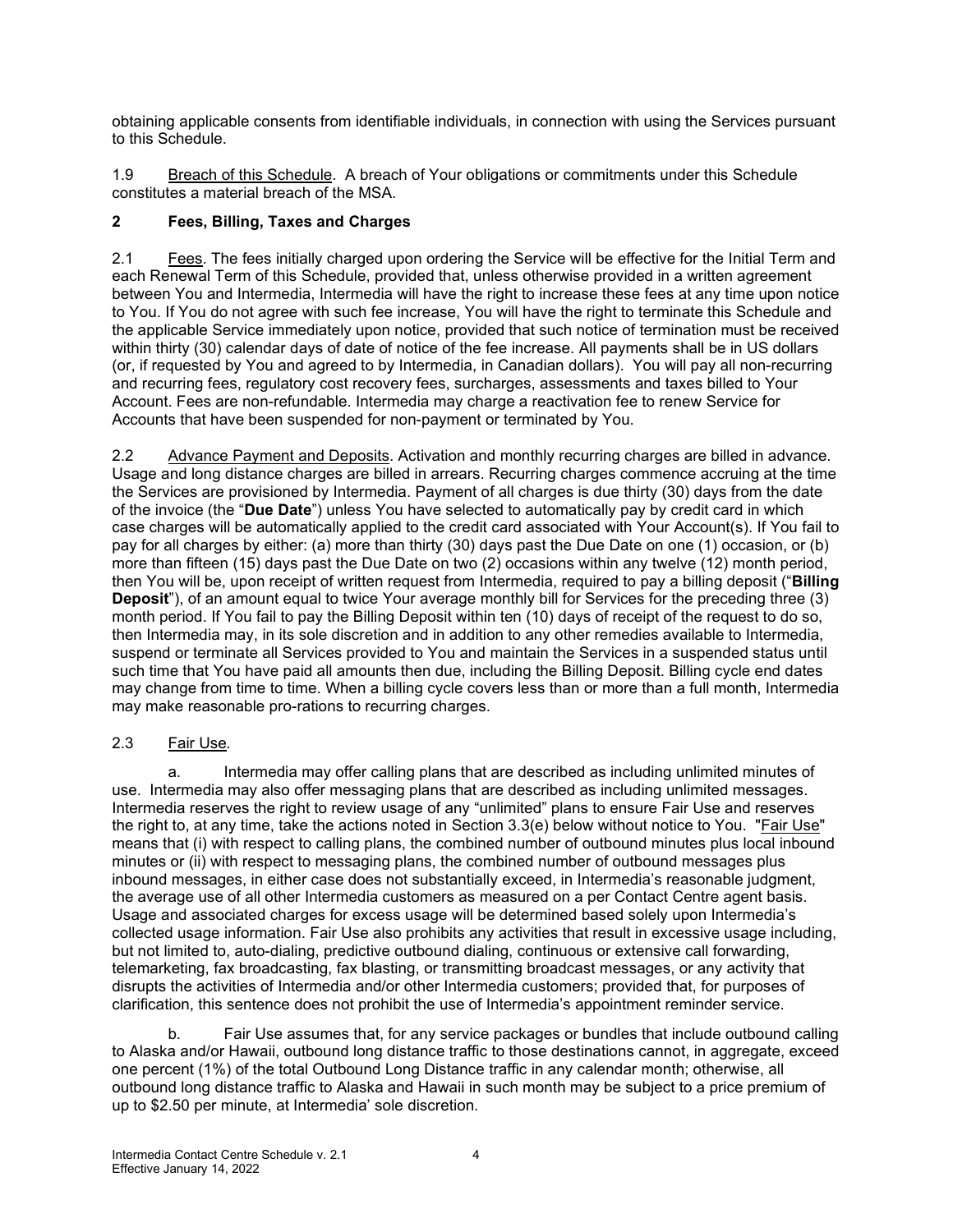c. Certain outbound dialing functions, such as (i) Dynamic Notification and (ii) SWAT message blasts, may be limited in volume based on Intermedia's system, network and infrastructure capacity.

d. Fair Use assumes that Interactive Voice Responses (IVRs) are built and used with the purpose of queueing calls and logging in agents to manage those activities.

e. If Your usage exceeds the limits for Your Account or otherwise exceeds Fair Use, You agree that Intermedia may immediately, in its sole discretion, (i) charge You for such excess usage via Your automated payment account or by invoice if You have been accepted into Intermedia' check paying program, (ii) upgrade You to a plan or increase the limits on Your Account to address this excess usage, and/or (iii) suspend Your Account or terminate Your Account upon notice to You. Upon any upgrade or increase on the limits of Your Account, You will be responsible for the new costs and fees.

2.4 Taxes. You shall be liable for all taxes, governmental fees, surcharges and assessments to be paid related to fees and charges arising under this Schedule or in connection with the Services. You shall also pay all taxes, fees, and assessments of any nature associated with products or services sold through the use of or with the aid of the Services. Unless Applicable Law or changes in Applicable Law require otherwise, applicable taxes, governmental fees, surcharges and assessments for the Services shall be applied based upon the jurisdiction in which You primarily use the Services ("**Place of Primary Use**"), and You and Intermedia agree that the primary business street address You designate on Your Account for purposes of this Schedule shall also be Your Place of Primary Use for determining applicable taxes for all charges on Your Intermedia Account.

## **3 Use of the Services.**

3.1 Business Use. You will use the Services for Your own internal business, non-personal use. You will not allow any third party, including Your vendors and service providers, to access or use the Services (provided that this limitation does not apply to business process outsourcing (BPO) functionality that allows for a third party to log in to a web application as an external user solely to perform, for You and as Your representative, Contact Centre Agent activities or monitoring activities with respect to the Services). For the avoidance of doubt, You agree that You will not use the Services for residential purposes.

3.2 Restricted Activities. You will not use the Services: (a) to harvest, collect, gather or assemble information or data regarding other users, including telephone numbers or e-mail addresses, without their consent; (b) for communications that are unlawful, harassing, libelous, abusive, harassing, tortious, defamatory, threatening, harmful, invasive of privacy, vulgar, pornographic, obscene or otherwise objectionable in any way or that are harmful to minors in any way under the law or otherwise; (c) to transmit or knowingly to accept any material or communications that may infringe the intellectual property rights or other rights of third parties, including, but not limited to, trademark, copyright, patent or right of publicity; (d) to transmit or knowingly to accept any material or communication that contains software viruses or other harmful or deleterious computer codes, files or programs such as, but not limited to, Trojan horses, worms, time bombs or cancelbots; (e) to interfere with, disrupt, attempt to interfere with or disrupt computer servers or networks connected to the Services or violate the regulations, policies or procedures of such networks; (f) to attempt to gain unauthorized access to or to gain access to the Services, other accounts, computer systems or networks connected to the Services, through password mining or any other means; (g) to harass or to interfere with another user's use and enjoyment of the Services; (h) unlawfully record conversations in violation of applicable law; (i) to make calls that are not between individuals (e.g., automated calls are not permitted); or (j) in a manner deemed by Intermedia to be inappropriate.

3.3 Service Integration with Intermedia Unite. Customers purchasing the Express version of Intermedia's Hosted Contact Centre service are required to also purchase Intermedia Unite unified communications service, as the Express version does not function with other providers' unified communications services.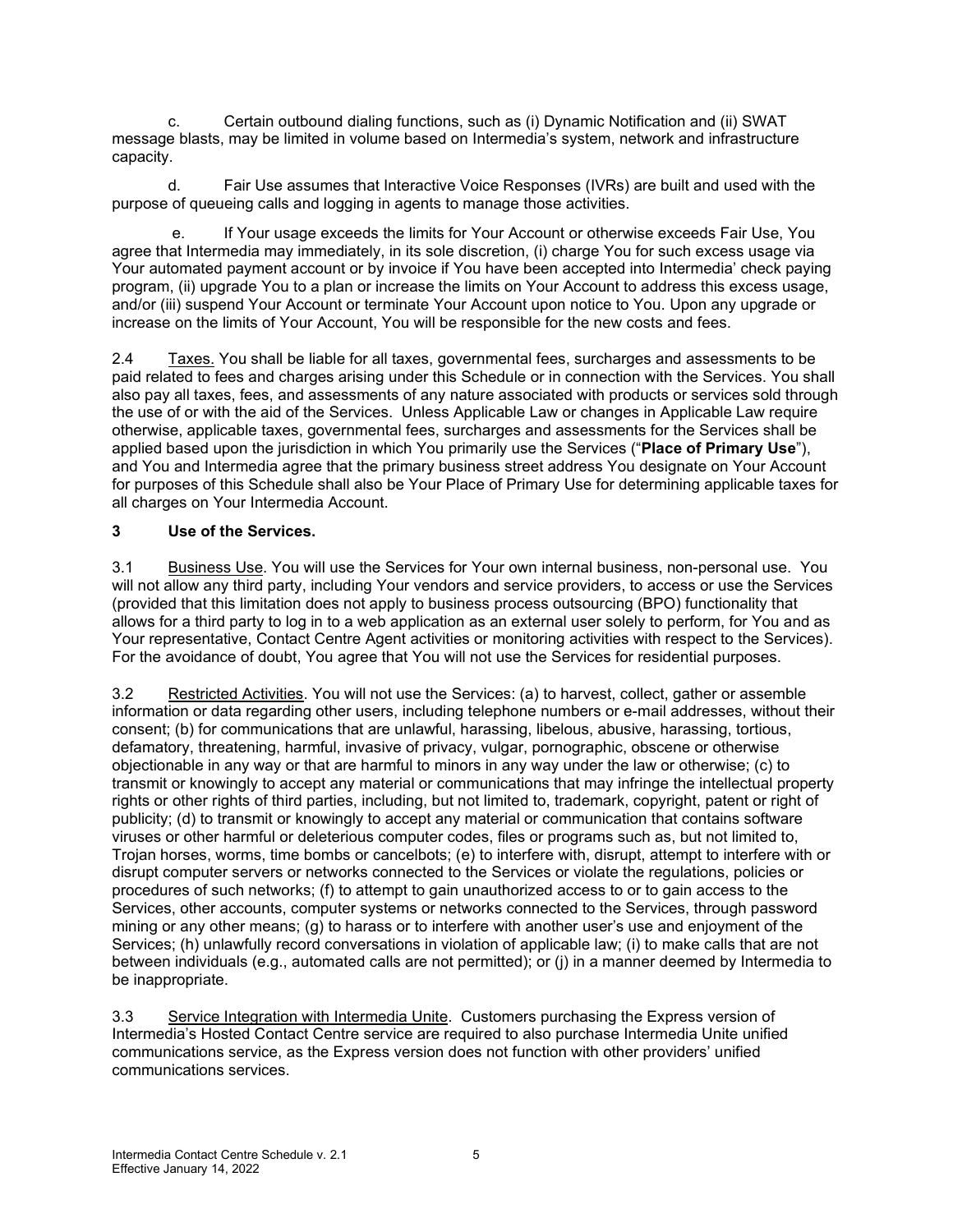3.4 No Resale. Services are for Your use and not third parties, and You are prohibited from intermingling traffic. You acknowledge and agree that (a) in order to resell the Services, You must enter into a separate written agreement with Intermedia providing for such resale rights and (b) reselling the Services may require regulatory approvals. Without such an agreement in place with Intermedia, You shall not resell the Services, and doing so constitutes an abusive practice subjecting You to immediate termination of this Schedule and the Services.

# 3.5 Applicable Law; Regulatory Matters.

a. Applicable Law. You acknowledge and agree that access to and use of the Services may be restricted or limited as a result of Applicable Laws and that You will not use, or allow the use of the Services, in contravention of, and will comply with, any Applicable Law. You represent that (i) You and Your Contact Centre Agents are not named on any Governmental Authority list of persons or entities prohibited from receiving exports, and (ii) You will not permit Contact Centre Agents to access or use Services in violation of any export embargo, prohibition or restriction. You acknowledge and agree that that it is Your sole responsibility to use the Service in a lawful manner.

b. Regulatory Matters. **Notwithstanding any other provision of this Schedule or the MSA, this Schedule is subject to change, modification, or cancellation, with or without prior notice, as may be required or reasonably deemed necessary by Intermedia pursuant to any Applicable Law, including any order, rule or decision of a Governmental Authority**. All taxes, regulatory fees, surcharges, assessments or other charges imposed by any Governmental Authority on You or Intermedia are in addition to the fees and charges of Intermedia and are the sole responsibility of You. If any such taxes or fees are assessed upon Intermedia, Intermedia may pass through such charges to You or assess a regulatory cost recovery fee. All such charges may be a flat fee or a percentage of Your Intermedia charges and may change without notice. To the extent You are obligated to report and pay any applicable taxes or regulatory fees to a Governmental Authority, You hereby indemnify Intermedia against any claim arising out of Your failure to do so.

c. Fraud. It is the express intention of the parties that You, and not Intermedia, will bear the risk of loss arising from any unauthorized or fraudulent usage of Services provided under this Schedule to You. Intermedia reserves the right, but is not required, to take any and all action it deems appropriate (including blocking access to particular calling numbers or geographic areas) to prevent or terminate any fraud or abuse in connection with the Services, or any use thereof; provided, however, that any such action will be consistent with applicable federal, state and local laws, rules, and regulations and provided further that the failure to take any such action will not limit Your responsibility for all usage of the Services.

3.6 Call Recording Features. Notwithstanding any other applicable provisions or prohibitions of use set forth in this Schedule or the MSA, You agree and acknowledge that the laws regarding the notice, notification, and consent requirements applicable to the recording of conversations vary between federal and state jurisdictions, and between state jurisdictions, and locally. You agree that You are solely responsible for complying with all federal, state, and local laws in any relevant jurisdiction when using call recording features. You must also abide by all applicable international laws, rules and regulations. Intermedia expressly disclaims all liability with respect to Your recording of conversations. You hereby release and agree to hold harmless the Intermedia Parties from and against any damages or liabilities of any kind related to the recording of any telephone conversations using the Services. You should carefully review Your particular circumstances when deciding whether to use the recording features of the Service, and it is Your responsibility to determine if, and under what conditions, the electronic recordings are legal under applicable federal, state or local laws. The Intermedia Parties are not responsible for any misinterpretation, lack of understanding or lack of knowledge regarding the use of electronic recordings or the use of its products by any Contact Centre Agent, whether legal or illegal. The call recording feature is intended for single person use only. Intermedia reserves the right to disconnect or modify Your service plan if Intermedia determines, in its sole and absolute discretion, that Your usage of this feature is inconsistent with, or in excess of, normal usage patterns of other users of the Services.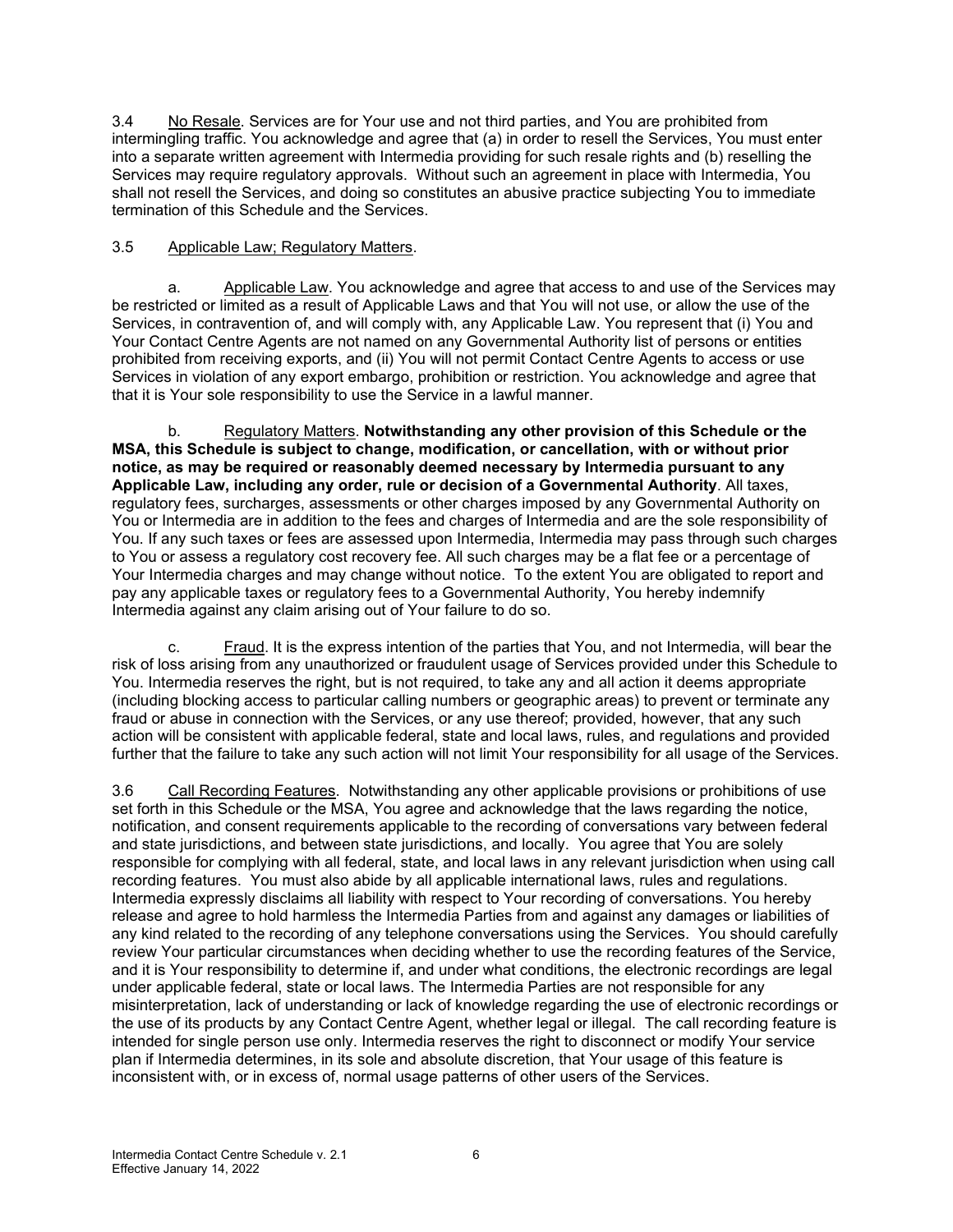In some jurisdictions, You are required to obtain consent from all parties to record a phone call. As a result, You may need to inform Your employees and third parties whom You call through the Services that their calls are being recorded. Third parties will receive an automated announcement indicating that the call is being recorded only when they call You. You are responsible for obtaining any and all legally-required consents when You make a call with call recording enabled. You should consult with an attorney prior to recording any call. The information above does not constitute legal advice.

## 3.7 Caller Identification Services ("CNAM").

(a) Outbound CNAM is available upon request, although Intermedia reserves the right to provide a default name which will typically be either the name of the enterprise account or the billing contact for the Services, as provisioned in Intermedia's systems as of the date that the CNAM order is entered. Intermedia may modify the name submitted to meet regulatory and/or third-party vendor requirements. Upon request, Intermedia may modify the CNAM in a manner consistent with relevant law, and charges may apply. If You prefer for Your number not to be displayed, You must request initiation of the privacy indicator on Your account. Intermedia is not responsible for CNAM not operating properly as Intermedia, as all providers in the industry, relies on third-party databases and provisioning by the carrier or other provider that terminates the call to the called party. Intermedia has no control over such third parties.

(b) Intermedia's Hosted Contact Centre service provides customers with the ability to customize their own CNAM information, including the name and phone number presented to the recipient of the call. This feature allows customers to configure their CNAM data so that all calls from their organization to present a uniform company name and callback number. You are responsible for (i) using this feature in a manner that complies with all applicable laws and (ii) obtaining any and all necessary consents in connection with any names and phone numbers that You use in Your customized CNAM data. You are prohibited from using another person's or entity's name or phone number in Your customized CNAM data without such other person's or entity's consent. In the event of any claim made or action filed related to Your unauthorized use of another person's or entity's name or phone number in Your customized CNAM data, You shall defend and hold harmless Intermedia for all liabilities and damages suffered by Intermedia as a result of said claim or action.

3.8 "Hold" Music. You represent to Intermedia that, to the best of Your knowledge, any and all Hold Music provided by You to Intermedia for the purpose of uploading to the Service is (a) not in violation of any third parties' patent, trademark, copyright or service mark rights; (b) is not libelous, obscene or otherwise contrary to the law; and (c) does not violate any third party's right of privacy or publicity; and that no such claims by third parties or the possibility of such a claim has been brought to Your attention. Accordingly, in the event of any claim made or action filed for misrepresentation, content, patent, trademark, service mark, or other copyright infringements arising out of the Hold Music provided by Intermedia at Your request, You shall defend and hold harmless Intermedia for all liabilities and damages suffered by Intermedia as a result of said claim or action.

3.9 Chat Functionality. The chat functionality available through the Services ("Chat Queues") is subject to the following restrictions and limitations:

a. *Web Links Not Scanned*. Intermedia Chat Queues allow users to share URLs or other forms of web links with one another via chat. However, Intermedia does not scan such URLs or web links for malicious code, inappropriate or illegal content, or any other harmful attributes, including without limitation disabling devices, drop dead devices, time bombs, trap doors, Trojan horses, worms, viruses and similar mechanisms (collectively, "**Harmful Content**"). Intermedia expressly disclaims all liability with respect to any Harmful Content contained in any URL or web link shared between Your Contact Centre Agents via Intermedia Chat Queues. You hereby release and agree to hold harmless the Intermedia Parties from and against any damages or liabilities of any kind related to any Harmful Content contained in any URL or web link shared by or with Your Contact Centre Agents via Intermedia Chat Queues.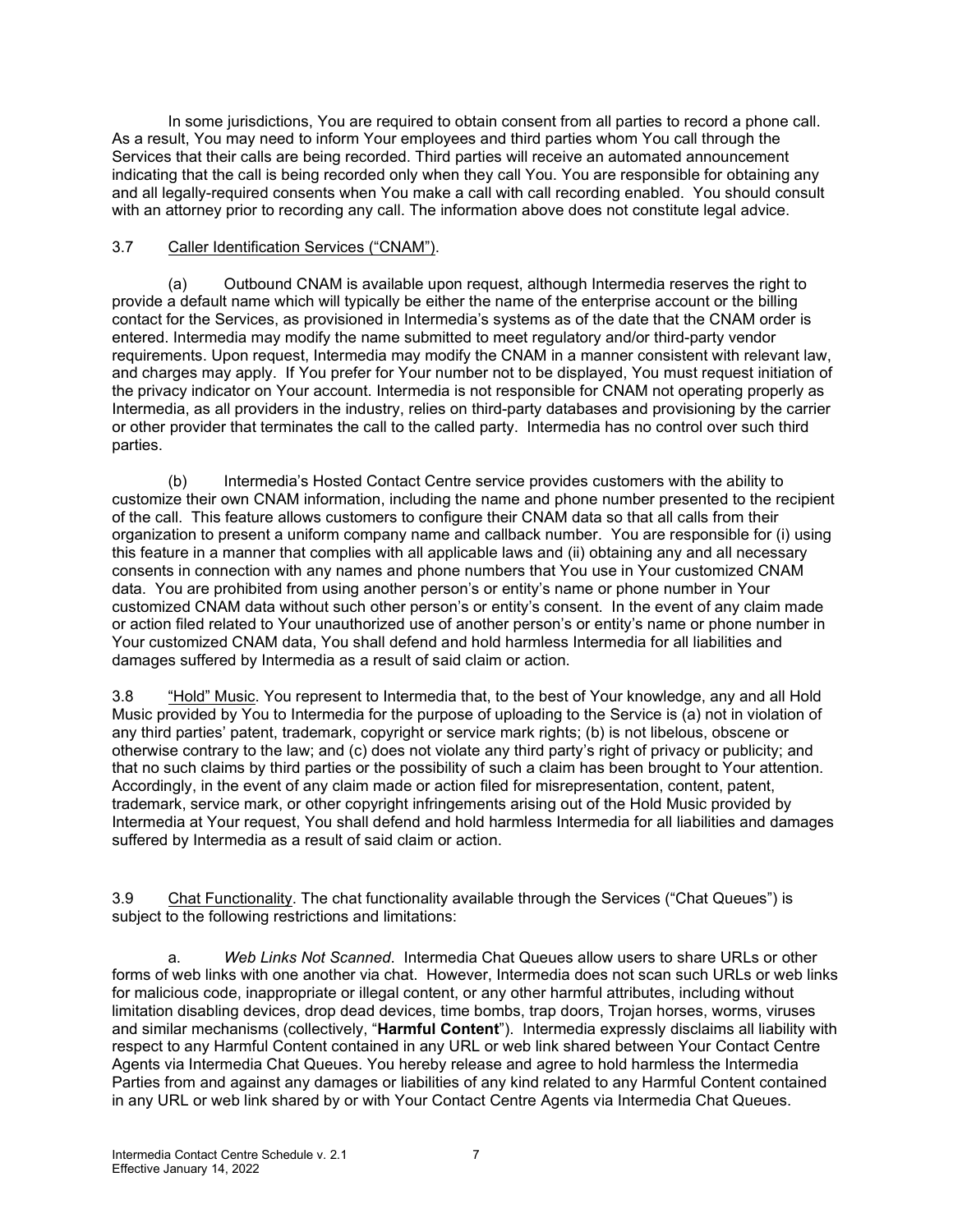b. *User Content*. Intermedia does not screen or filter the content of messages, links or attachments sent via Intermedia Chat Queues (whether for offensive or illegal content, viruses or otherwise), and Intermedia does not modify any user content sent using Intermedia Chat Queues. As with all Services, You assume full responsibility and liability for the legal and compliant use of Intermedia Chat Queues by Your Contact Centre Agents. Intermedia expressly disclaims all liability with respect to any content, links or attachments included by or to Your Contact Centre Agents in an Intermedia Chat Queue message. Message history (for messages sent via Intermedia Chat Queues) is retained by Intermedia for such time period as may be determined by You or by Intermedia (provided that it shall be deleted promptly following the termination of the Services) and, as such, may be available, if required, for production in connection with legal proceedings in which You may be involved (i.e., litigation discovery) and law enforcement subpoenas, orders and other demands.

c. *Service Limitations and Disclaimers*. Intermedia Parties expressly disclaim all liability with respect to any delays in the delivery of messages using Intermedia Chat Queues, messages that are not successfully delivered, messages that are deleted or lost, or user errors in the use of Intermedia Chat Queues (including without limitation accidentally adding an unintended participant to a chat session or group, sending messages to unintended recipients, or unclear or misleading communications due to the chronological/sequential presentation of chat messages). Intermedia Chat Queues do not support the ability to recall a message once it has been sent.

## **4 Your Data and Privacy.**

4.1 Intermedia does not own any of Your Data unless otherwise stated by Intermedia. Intermedia will handle Your Data in accordance with the terms of the MSA, this Schedule, Intermedia's Privacy Policy and Applicable Law. Intermedia may use or disclose such information, including Data, to, among other things, enforce this Schedule; provide, support and bill for Services (including disclosure to third-party vendors and contractors); respond to or monitor technical issues with the Services; satisfy compliance requirements with respect to Intermedia's vendors; protect Intermedia's rights or property; and protect against potentially fraudulent, abusive or unlawful use of the Services. In addition, Intermedia may provide certain user registration and statistical information such as usage or user traffic patterns in aggregate form to third parties, but such information will not include any identifying information. You, not Intermedia, will have sole responsibility for the accuracy, quality, integrity, legality, reliability, appropriateness and copyright of all Data and, except as provided for herein, Intermedia will not be responsible or liable for the deletion, correction, destruction, damage, loss or failure to store any Data. You understand and agree that it will be Your sole obligation to take, and that You will take, all measures necessary to protect Your Data, including, without limitation, the timely backup of all Data on one or more systems that operate independently from any system associated with the Services.

4.2 In providing the Services, Intermedia collects and maintains certain Data, known as customer proprietary network information ("CPNI"). This includes information that relates to the quantity, technical configuration, type, destination, location and amount of use of Services to which You subscribe. Your telephone numbers, name and address are not CPNI. Intermedia may use CPNI without Your consent to provide the Services; for billing and collection purposes; to protect Intermedia's rights or property; to protect users from fraudulent, abusive or unlawful use of the Services; or as required or permitted by law. Intermedia may also use CPNI to offer services to You in addition to those that You already purchase. Intermedia does not sell, trade or share Your CPNI to or with third parties for their marketing purposes (it being understood that this does not prohibit Intermedia from sharing Your Data, including CPNI, with third-party vendors that assist Intermedia with its marketing activities), unless You authorize such use.

**5 Lawful Intercept. By using the Service, You hereby agree and consent to Intermedia's right, pursuant to lawful request by law enforcement or any Governmental Authority, to monitor and otherwise disclose the nature and content of Your communications if and as required by applicable law, without any further notice to You.**

**6 Limitation of Liability; Third-Party Services.**